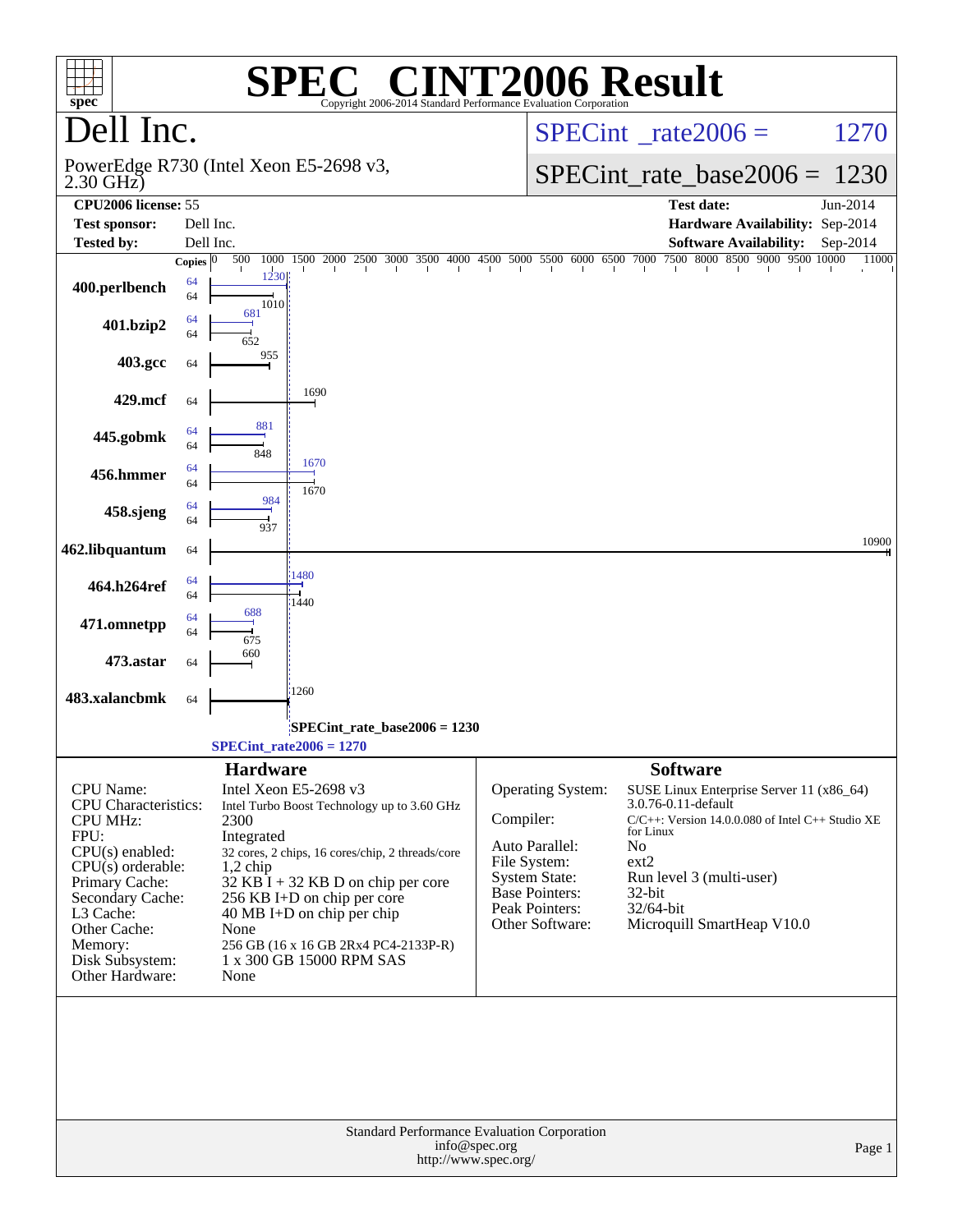

# **[SPEC CINT2006 Result](http://www.spec.org/auto/cpu2006/Docs/result-fields.html#SPECCINT2006Result)**

# Dell Inc.

2.30 GHz) PowerEdge R730 (Intel Xeon E5-2698 v3, SPECint rate  $2006 = 1270$ 

## [SPECint\\_rate\\_base2006 =](http://www.spec.org/auto/cpu2006/Docs/result-fields.html#SPECintratebase2006) 1230

**[CPU2006 license:](http://www.spec.org/auto/cpu2006/Docs/result-fields.html#CPU2006license)** 55 **[Test date:](http://www.spec.org/auto/cpu2006/Docs/result-fields.html#Testdate)** Jun-2014 **[Test sponsor:](http://www.spec.org/auto/cpu2006/Docs/result-fields.html#Testsponsor)** Dell Inc. **[Hardware Availability:](http://www.spec.org/auto/cpu2006/Docs/result-fields.html#HardwareAvailability)** Sep-2014 **[Tested by:](http://www.spec.org/auto/cpu2006/Docs/result-fields.html#Testedby)** Dell Inc. **[Software Availability:](http://www.spec.org/auto/cpu2006/Docs/result-fields.html#SoftwareAvailability)** Sep-2014

#### **[Results Table](http://www.spec.org/auto/cpu2006/Docs/result-fields.html#ResultsTable)**

|                                                                                                          | <b>Base</b>   |                |            |                |             |                |               | <b>Peak</b>   |                |              |                |              |                |              |
|----------------------------------------------------------------------------------------------------------|---------------|----------------|------------|----------------|-------------|----------------|---------------|---------------|----------------|--------------|----------------|--------------|----------------|--------------|
| <b>Benchmark</b>                                                                                         | <b>Copies</b> | <b>Seconds</b> | Ratio      | <b>Seconds</b> | Ratio       | <b>Seconds</b> | Ratio         | <b>Copies</b> | <b>Seconds</b> | <b>Ratio</b> | <b>Seconds</b> | <b>Ratio</b> | <b>Seconds</b> | <b>Ratio</b> |
| 400.perlbench                                                                                            | 64            | 620            | 1010       | 621            | <b>1010</b> | 623            | 1000l         | 64            | 510            | 1230         | 510            | 1230         | 511            | 1220         |
| 401.bzip2                                                                                                | 64            | 945            | 653        | 949            | 651         | 948            | 652           | 64            | 907            | 681          | 907            | 681          | 908            | 680          |
| $403.\mathrm{gcc}$                                                                                       | 64            | 540            | 955        | 542            | 950         | 540            | 955           | 64            | 540            | 955          | 542            | 950          | 540            | 955          |
| $429$ .mcf                                                                                               | 64            | 346            | 1690       | 346            | 1690        | 346            | 16901         | 64            | 346            | 1690         | 346            | 1690         | 346            | 1690         |
| $445$ .gobm $k$                                                                                          | 64            | 792            | 847        | 791            | 848         | 791            | 849           | 64            | 759            | 884          | 764            | 878          | 762            | 881          |
| 456.hmmer                                                                                                | 64            | 356            | 1680       | 358            | 1670        | 358            | 1670          | 64            | 358            | 1670         | 357            | 1670         | 356            | 1680         |
| 458 sjeng                                                                                                | 64            | 828            | 936        | 820            | 944         | 826            | 937           | 64            | 789            | 981          | 787            | 984          | 784            | 988          |
| 462.libquantum                                                                                           | 64            | 121            | 10900      | 121            | 11000       | 122            | 10900         | 64            | 121            | 10900        | 121            | 11000        | 122            | 10900        |
| 464.h264ref                                                                                              | 64            | 985            | 1440       | 985            | 1440        | 978            | 1450          | 64            | 959            | 1480         | 962            | 1470         | 954            | 1480         |
| 471.omnetpp                                                                                              | 64            | 592            | 675        | 595            | 672         | 592            | 675           | 64            | 582            | 687          | 581            | 688          | 580            | 690          |
| $473$ . astar                                                                                            | 64            | 680            | <b>660</b> | 681            | 660         | 677            | 664           | 64            | 680            | 660          | 681            | 660          | 677            | 664          |
| 483.xalancbmk                                                                                            | 64            | 354            | 1250       | 352            | <b>1260</b> | 351            | 1260 <b>1</b> | 64            | 354            | 1250         | 352            | 1260         | 351            | 1260         |
| Results appear in the order in which they were run. Bold underlined text indicates a median measurement. |               |                |            |                |             |                |               |               |                |              |                |              |                |              |

#### **[Submit Notes](http://www.spec.org/auto/cpu2006/Docs/result-fields.html#SubmitNotes)**

 The numactl mechanism was used to bind copies to processors. The config file option 'submit' was used to generate numactl commands to bind each copy to a specific processor. For details, please see the config file.

### **[Operating System Notes](http://www.spec.org/auto/cpu2006/Docs/result-fields.html#OperatingSystemNotes)**

Stack size set to unlimited using "ulimit -s unlimited"

#### **[Platform Notes](http://www.spec.org/auto/cpu2006/Docs/result-fields.html#PlatformNotes)**

 BIOS settings: Snoop Mode set to Cluster on Die Virtualization Technology disabled Execute Disable disabled System Profile set to Performance Sysinfo program /root/cpu2006-1.2/config/sysinfo.rev6818 \$Rev: 6818 \$ \$Date:: 2012-07-17 #\$ e86d102572650a6e4d596a3cee98f191 running on linux Wed Jun 4 16:57:44 2014

 This section contains SUT (System Under Test) info as seen by some common utilities. To remove or add to this section, see: <http://www.spec.org/cpu2006/Docs/config.html#sysinfo>

 From /proc/cpuinfo model name : Intel(R) Xeon(R) CPU E5-2698 v3 @ 2.30GHz 2 "physical id"s (chips) 64 "processors" Continued on next page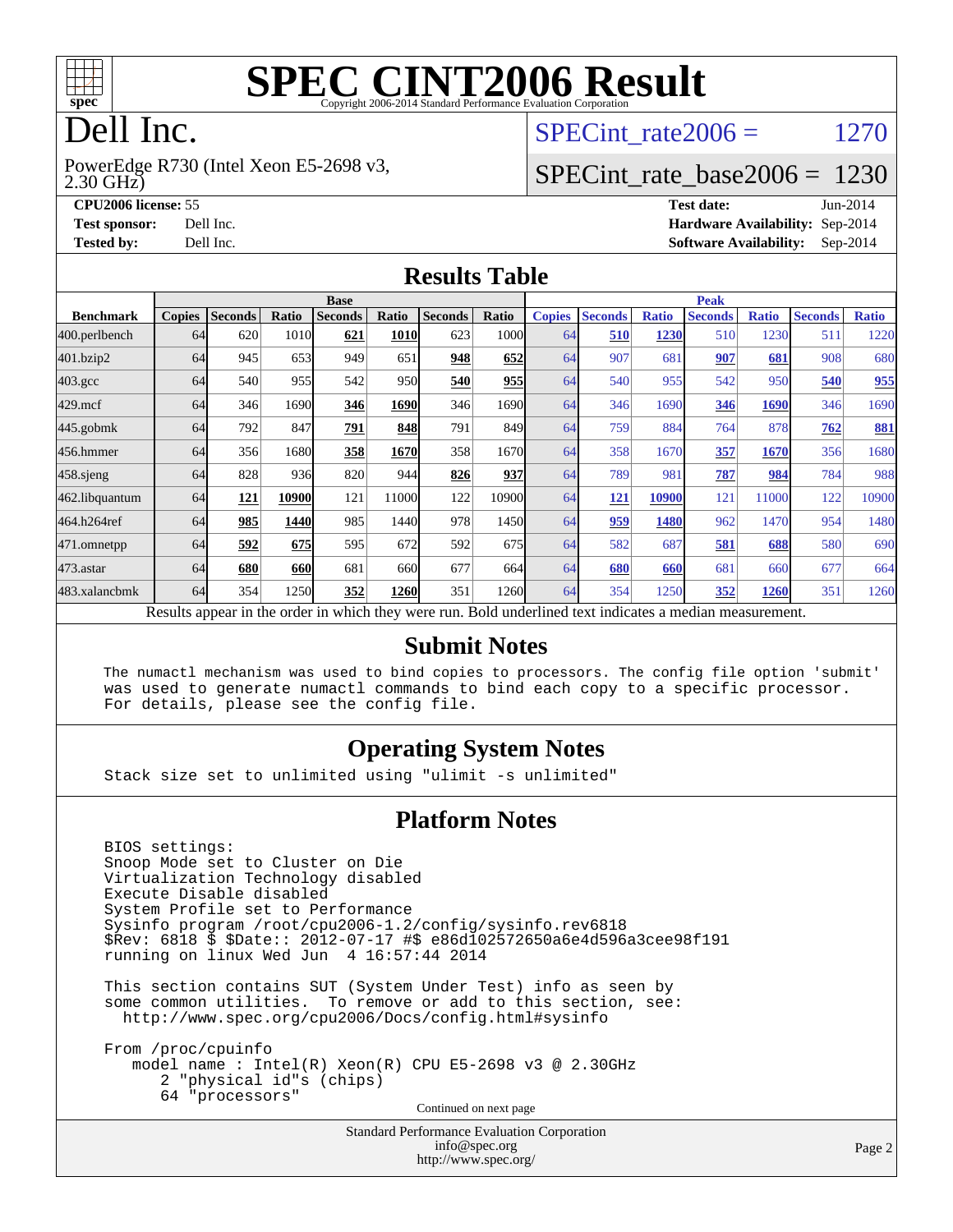

#### **[SPEC CINT2006 Result](http://www.spec.org/auto/cpu2006/Docs/result-fields.html#SPECCINT2006Result)** Copyright 2006-2014 Standard Performance Evaluation Corporation

# Dell Inc.

2.30 GHz) PowerEdge R730 (Intel Xeon E5-2698 v3, SPECint rate  $2006 = 1270$ 

[SPECint\\_rate\\_base2006 =](http://www.spec.org/auto/cpu2006/Docs/result-fields.html#SPECintratebase2006) 1230

**[CPU2006 license:](http://www.spec.org/auto/cpu2006/Docs/result-fields.html#CPU2006license)** 55 **[Test date:](http://www.spec.org/auto/cpu2006/Docs/result-fields.html#Testdate)** Jun-2014 **[Test sponsor:](http://www.spec.org/auto/cpu2006/Docs/result-fields.html#Testsponsor)** Dell Inc. **[Hardware Availability:](http://www.spec.org/auto/cpu2006/Docs/result-fields.html#HardwareAvailability)** Sep-2014 **[Tested by:](http://www.spec.org/auto/cpu2006/Docs/result-fields.html#Testedby)** Dell Inc. **[Software Availability:](http://www.spec.org/auto/cpu2006/Docs/result-fields.html#SoftwareAvailability)** Sep-2014

#### **[Platform Notes \(Continued\)](http://www.spec.org/auto/cpu2006/Docs/result-fields.html#PlatformNotes)**

 cores, siblings (Caution: counting these is hw and system dependent. The following excerpts from /proc/cpuinfo might not be reliable. Use with caution.) cpu cores : 16 siblings : 32 physical 0: cores 0 1 2 3 4 5 6 7 8 9 10 11 12 13 14 15 physical 1: cores 0 1 2 3 4 5 6 7 8 9 10 11 12 13 14 15 cache size : 20480 KB From /proc/meminfo<br>MemTotal: 264571716 kB HugePages\_Total: 0 Hugepagesize: 2048 kB /usr/bin/lsb\_release -d SUSE Linux Enterprise Server 11 (x86\_64) From /etc/\*release\* /etc/\*version\* SuSE-release: SUSE Linux Enterprise Server 11 (x86\_64) VERSION = 11 PATCHLEVEL = 3 uname -a: Linux linux 3.0.76-0.11-default #1 SMP Fri Jun 14 08:21:43 UTC 2013 (ccab990) x86\_64 x86\_64 x86\_64 GNU/Linux run-level 3 Jun 4 16:48 last=S SPEC is set to: /root/cpu2006-1.2 Filesystem Type Size Used Avail Use% Mounted on /dev/sda2 ext2 267G 8.6G 258G 4% / Additional information from dmidecode: BIOS Dell Inc. 0.3.22 05/29/2014 Memory: 1x 00AD00B300AD HMA42GR7MFR4N-TFTD 16 GB 2133 MHz 8x 00AD063200AD HMA42GR7MFR4N-TFT1 16 GB 2133 MHz 7x 00CE00B300CE M393A2G40DB0-CPB 16 GB 2133 MHz 8x Not Specified Not Specified (End of data from sysinfo program)

#### **[General Notes](http://www.spec.org/auto/cpu2006/Docs/result-fields.html#GeneralNotes)**

Environment variables set by runspec before the start of the run: LD\_LIBRARY\_PATH = "/root/cpu2006-1.2/libs/32:/root/cpu2006-1.2/libs/64:/root/cpu2006-1.2/sh"

 Binaries compiled on a system with 1x Core i7-860 CPU + 8GB memory using RedHat EL 6.4 Transparent Huge Pages enabled with: Continued on next page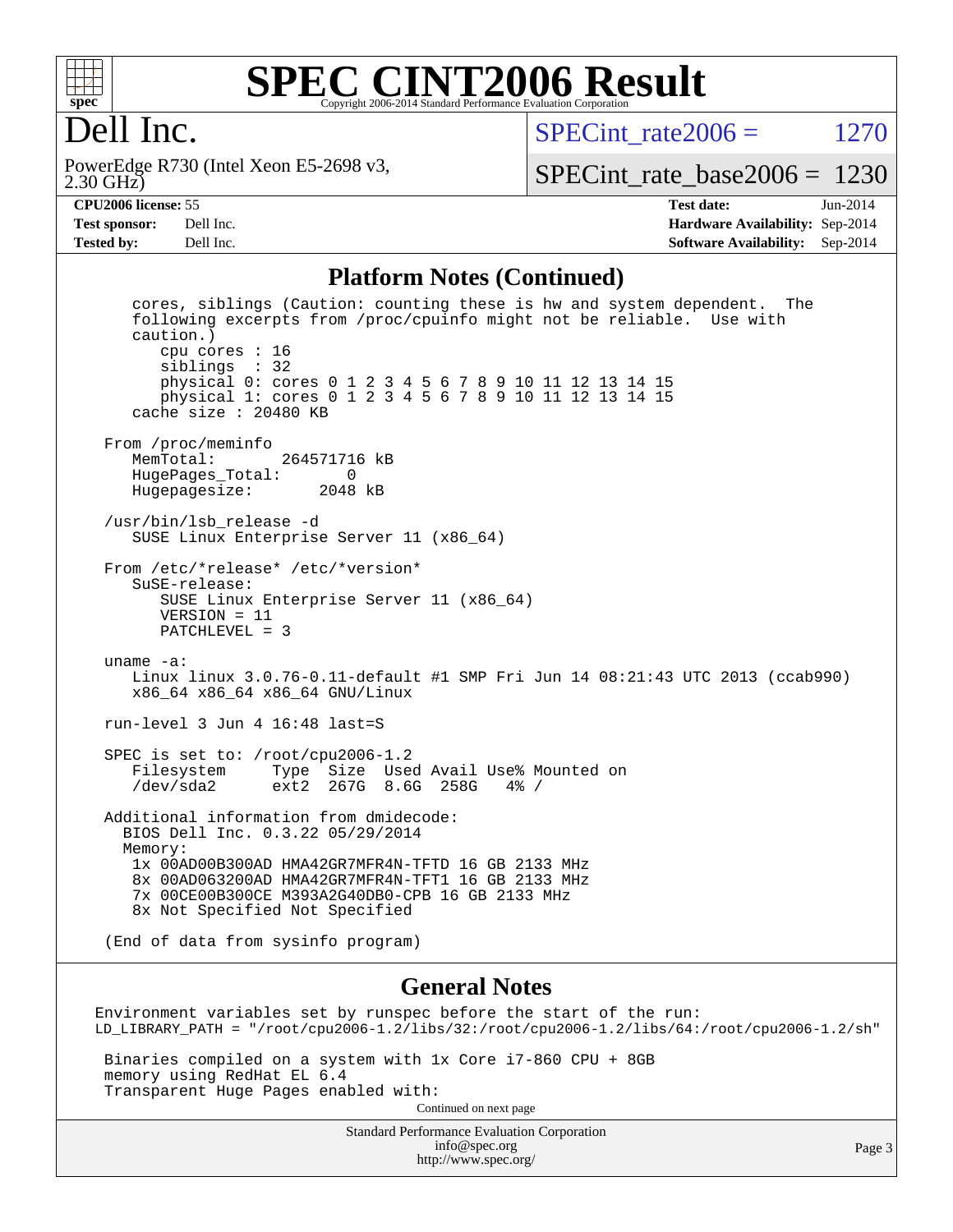

# **[SPEC CINT2006 Result](http://www.spec.org/auto/cpu2006/Docs/result-fields.html#SPECCINT2006Result)**

# Dell Inc.

SPECint rate  $2006 = 1270$ 

2.30 GHz) PowerEdge R730 (Intel Xeon E5-2698 v3,

[SPECint\\_rate\\_base2006 =](http://www.spec.org/auto/cpu2006/Docs/result-fields.html#SPECintratebase2006) 1230

**[CPU2006 license:](http://www.spec.org/auto/cpu2006/Docs/result-fields.html#CPU2006license)** 55 **[Test date:](http://www.spec.org/auto/cpu2006/Docs/result-fields.html#Testdate)** Jun-2014 **[Test sponsor:](http://www.spec.org/auto/cpu2006/Docs/result-fields.html#Testsponsor)** Dell Inc. **[Hardware Availability:](http://www.spec.org/auto/cpu2006/Docs/result-fields.html#HardwareAvailability)** Sep-2014 **[Tested by:](http://www.spec.org/auto/cpu2006/Docs/result-fields.html#Testedby)** Dell Inc. **[Software Availability:](http://www.spec.org/auto/cpu2006/Docs/result-fields.html#SoftwareAvailability)** Sep-2014

#### **[General Notes \(Continued\)](http://www.spec.org/auto/cpu2006/Docs/result-fields.html#GeneralNotes)**

 echo always > /sys/kernel/mm/transparent\_hugepage/enabled Filesystem page cache cleared with: echo 1> /proc/sys/vm/drop\_caches runspec command invoked through numactl i.e.: numactl --interleave=all runspec <etc>

**[Base Compiler Invocation](http://www.spec.org/auto/cpu2006/Docs/result-fields.html#BaseCompilerInvocation)**

[C benchmarks](http://www.spec.org/auto/cpu2006/Docs/result-fields.html#Cbenchmarks): [icc -m32](http://www.spec.org/cpu2006/results/res2014q3/cpu2006-20140909-31369.flags.html#user_CCbase_intel_icc_5ff4a39e364c98233615fdd38438c6f2)

[C++ benchmarks:](http://www.spec.org/auto/cpu2006/Docs/result-fields.html#CXXbenchmarks) [icpc -m32](http://www.spec.org/cpu2006/results/res2014q3/cpu2006-20140909-31369.flags.html#user_CXXbase_intel_icpc_4e5a5ef1a53fd332b3c49e69c3330699)

# **[Base Portability Flags](http://www.spec.org/auto/cpu2006/Docs/result-fields.html#BasePortabilityFlags)**

 400.perlbench: [-DSPEC\\_CPU\\_LINUX\\_IA32](http://www.spec.org/cpu2006/results/res2014q3/cpu2006-20140909-31369.flags.html#b400.perlbench_baseCPORTABILITY_DSPEC_CPU_LINUX_IA32) 462.libquantum: [-DSPEC\\_CPU\\_LINUX](http://www.spec.org/cpu2006/results/res2014q3/cpu2006-20140909-31369.flags.html#b462.libquantum_baseCPORTABILITY_DSPEC_CPU_LINUX) 483.xalancbmk: [-DSPEC\\_CPU\\_LINUX](http://www.spec.org/cpu2006/results/res2014q3/cpu2006-20140909-31369.flags.html#b483.xalancbmk_baseCXXPORTABILITY_DSPEC_CPU_LINUX)

# **[Base Optimization Flags](http://www.spec.org/auto/cpu2006/Docs/result-fields.html#BaseOptimizationFlags)**

[C benchmarks](http://www.spec.org/auto/cpu2006/Docs/result-fields.html#Cbenchmarks):

[-xCORE-AVX2](http://www.spec.org/cpu2006/results/res2014q3/cpu2006-20140909-31369.flags.html#user_CCbase_f-xAVX2_5f5fc0cbe2c9f62c816d3e45806c70d7) [-ipo](http://www.spec.org/cpu2006/results/res2014q3/cpu2006-20140909-31369.flags.html#user_CCbase_f-ipo) [-O3](http://www.spec.org/cpu2006/results/res2014q3/cpu2006-20140909-31369.flags.html#user_CCbase_f-O3) [-no-prec-div](http://www.spec.org/cpu2006/results/res2014q3/cpu2006-20140909-31369.flags.html#user_CCbase_f-no-prec-div) [-opt-prefetch](http://www.spec.org/cpu2006/results/res2014q3/cpu2006-20140909-31369.flags.html#user_CCbase_f-opt-prefetch) [-opt-mem-layout-trans=3](http://www.spec.org/cpu2006/results/res2014q3/cpu2006-20140909-31369.flags.html#user_CCbase_f-opt-mem-layout-trans_a7b82ad4bd7abf52556d4961a2ae94d5)

[C++ benchmarks:](http://www.spec.org/auto/cpu2006/Docs/result-fields.html#CXXbenchmarks)

[-xCORE-AVX2](http://www.spec.org/cpu2006/results/res2014q3/cpu2006-20140909-31369.flags.html#user_CXXbase_f-xAVX2_5f5fc0cbe2c9f62c816d3e45806c70d7) [-ipo](http://www.spec.org/cpu2006/results/res2014q3/cpu2006-20140909-31369.flags.html#user_CXXbase_f-ipo) [-O3](http://www.spec.org/cpu2006/results/res2014q3/cpu2006-20140909-31369.flags.html#user_CXXbase_f-O3) [-no-prec-div](http://www.spec.org/cpu2006/results/res2014q3/cpu2006-20140909-31369.flags.html#user_CXXbase_f-no-prec-div) [-opt-prefetch](http://www.spec.org/cpu2006/results/res2014q3/cpu2006-20140909-31369.flags.html#user_CXXbase_f-opt-prefetch) [-opt-mem-layout-trans=3](http://www.spec.org/cpu2006/results/res2014q3/cpu2006-20140909-31369.flags.html#user_CXXbase_f-opt-mem-layout-trans_a7b82ad4bd7abf52556d4961a2ae94d5) [-Wl,-z,muldefs](http://www.spec.org/cpu2006/results/res2014q3/cpu2006-20140909-31369.flags.html#user_CXXbase_link_force_multiple1_74079c344b956b9658436fd1b6dd3a8a) [-L/sh -lsmartheap](http://www.spec.org/cpu2006/results/res2014q3/cpu2006-20140909-31369.flags.html#user_CXXbase_SmartHeap_32f6c82aa1ed9c52345d30cf6e4a0499)

# **[Base Other Flags](http://www.spec.org/auto/cpu2006/Docs/result-fields.html#BaseOtherFlags)**

[C benchmarks](http://www.spec.org/auto/cpu2006/Docs/result-fields.html#Cbenchmarks):

403.gcc: [-Dalloca=\\_alloca](http://www.spec.org/cpu2006/results/res2014q3/cpu2006-20140909-31369.flags.html#b403.gcc_baseEXTRA_CFLAGS_Dalloca_be3056838c12de2578596ca5467af7f3)

# **[Peak Compiler Invocation](http://www.spec.org/auto/cpu2006/Docs/result-fields.html#PeakCompilerInvocation)**

[C benchmarks \(except as noted below\)](http://www.spec.org/auto/cpu2006/Docs/result-fields.html#Cbenchmarksexceptasnotedbelow): [icc -m32](http://www.spec.org/cpu2006/results/res2014q3/cpu2006-20140909-31369.flags.html#user_CCpeak_intel_icc_5ff4a39e364c98233615fdd38438c6f2)

Continued on next page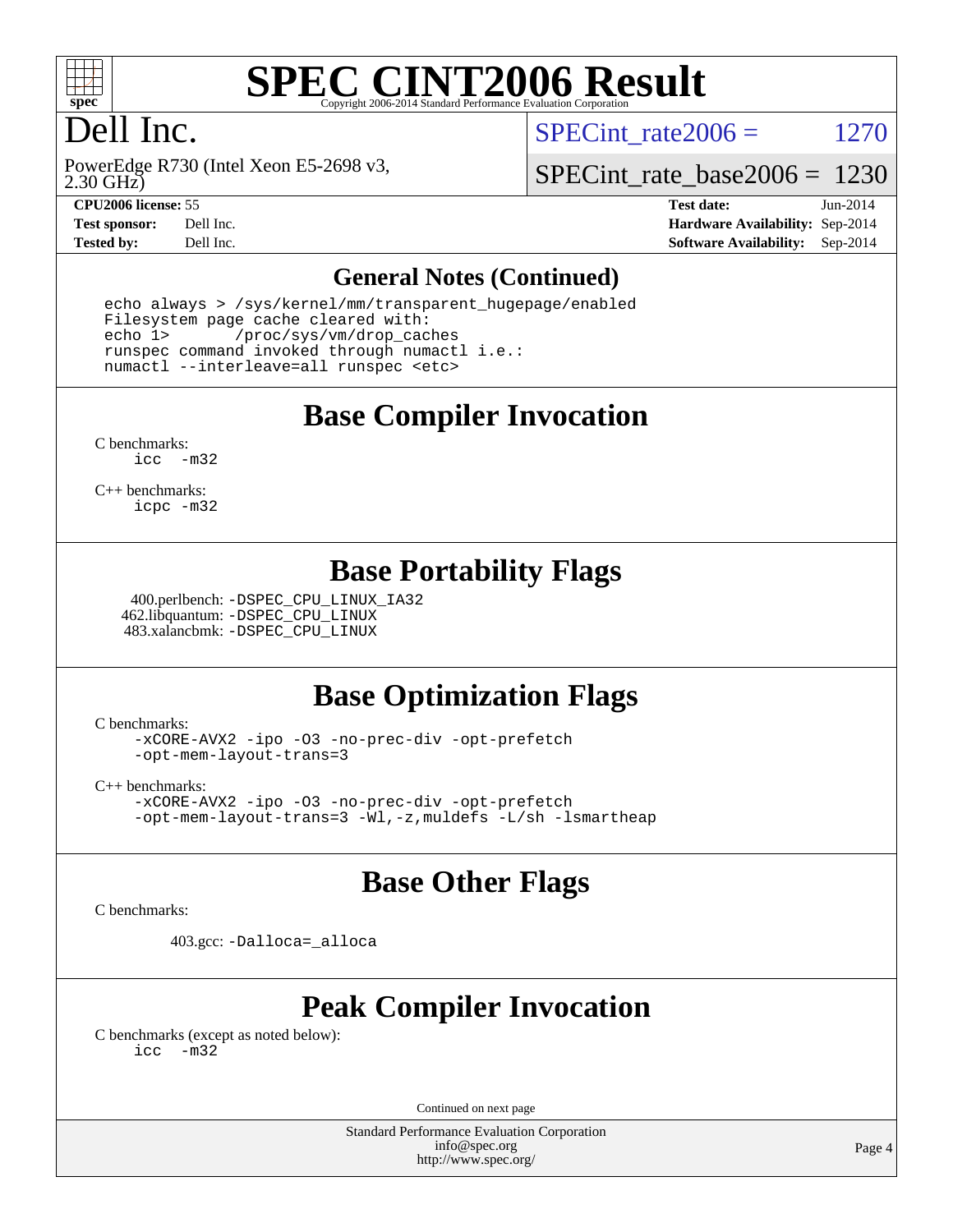

#### **[SPEC CINT2006 Result](http://www.spec.org/auto/cpu2006/Docs/result-fields.html#SPECCINT2006Result)** Copyright 2006-2014 Standard Performance Evaluation C

# Dell Inc.

2.30 GHz) PowerEdge R730 (Intel Xeon E5-2698 v3, SPECint rate  $2006 = 1270$ 

[SPECint\\_rate\\_base2006 =](http://www.spec.org/auto/cpu2006/Docs/result-fields.html#SPECintratebase2006) 1230

**[CPU2006 license:](http://www.spec.org/auto/cpu2006/Docs/result-fields.html#CPU2006license)** 55 **[Test date:](http://www.spec.org/auto/cpu2006/Docs/result-fields.html#Testdate)** Jun-2014 **[Test sponsor:](http://www.spec.org/auto/cpu2006/Docs/result-fields.html#Testsponsor)** Dell Inc. **[Hardware Availability:](http://www.spec.org/auto/cpu2006/Docs/result-fields.html#HardwareAvailability)** Sep-2014 **[Tested by:](http://www.spec.org/auto/cpu2006/Docs/result-fields.html#Testedby)** Dell Inc. **[Software Availability:](http://www.spec.org/auto/cpu2006/Docs/result-fields.html#SoftwareAvailability)** Sep-2014

# **[Peak Compiler Invocation \(Continued\)](http://www.spec.org/auto/cpu2006/Docs/result-fields.html#PeakCompilerInvocation)**

400.perlbench: [icc -m64](http://www.spec.org/cpu2006/results/res2014q3/cpu2006-20140909-31369.flags.html#user_peakCCLD400_perlbench_intel_icc_64bit_bda6cc9af1fdbb0edc3795bac97ada53)

401.bzip2: [icc -m64](http://www.spec.org/cpu2006/results/res2014q3/cpu2006-20140909-31369.flags.html#user_peakCCLD401_bzip2_intel_icc_64bit_bda6cc9af1fdbb0edc3795bac97ada53)

456.hmmer: [icc -m64](http://www.spec.org/cpu2006/results/res2014q3/cpu2006-20140909-31369.flags.html#user_peakCCLD456_hmmer_intel_icc_64bit_bda6cc9af1fdbb0edc3795bac97ada53)

458.sjeng: [icc -m64](http://www.spec.org/cpu2006/results/res2014q3/cpu2006-20140909-31369.flags.html#user_peakCCLD458_sjeng_intel_icc_64bit_bda6cc9af1fdbb0edc3795bac97ada53)

[C++ benchmarks:](http://www.spec.org/auto/cpu2006/Docs/result-fields.html#CXXbenchmarks) [icpc -m32](http://www.spec.org/cpu2006/results/res2014q3/cpu2006-20140909-31369.flags.html#user_CXXpeak_intel_icpc_4e5a5ef1a53fd332b3c49e69c3330699)

### **[Peak Portability Flags](http://www.spec.org/auto/cpu2006/Docs/result-fields.html#PeakPortabilityFlags)**

 400.perlbench: [-DSPEC\\_CPU\\_LP64](http://www.spec.org/cpu2006/results/res2014q3/cpu2006-20140909-31369.flags.html#b400.perlbench_peakCPORTABILITY_DSPEC_CPU_LP64) [-DSPEC\\_CPU\\_LINUX\\_X64](http://www.spec.org/cpu2006/results/res2014q3/cpu2006-20140909-31369.flags.html#b400.perlbench_peakCPORTABILITY_DSPEC_CPU_LINUX_X64) 401.bzip2: [-DSPEC\\_CPU\\_LP64](http://www.spec.org/cpu2006/results/res2014q3/cpu2006-20140909-31369.flags.html#suite_peakCPORTABILITY401_bzip2_DSPEC_CPU_LP64) 456.hmmer: [-DSPEC\\_CPU\\_LP64](http://www.spec.org/cpu2006/results/res2014q3/cpu2006-20140909-31369.flags.html#suite_peakCPORTABILITY456_hmmer_DSPEC_CPU_LP64) 458.sjeng: [-DSPEC\\_CPU\\_LP64](http://www.spec.org/cpu2006/results/res2014q3/cpu2006-20140909-31369.flags.html#suite_peakCPORTABILITY458_sjeng_DSPEC_CPU_LP64) 462.libquantum: [-DSPEC\\_CPU\\_LINUX](http://www.spec.org/cpu2006/results/res2014q3/cpu2006-20140909-31369.flags.html#b462.libquantum_peakCPORTABILITY_DSPEC_CPU_LINUX) 483.xalancbmk: [-DSPEC\\_CPU\\_LINUX](http://www.spec.org/cpu2006/results/res2014q3/cpu2006-20140909-31369.flags.html#b483.xalancbmk_peakCXXPORTABILITY_DSPEC_CPU_LINUX)

# **[Peak Optimization Flags](http://www.spec.org/auto/cpu2006/Docs/result-fields.html#PeakOptimizationFlags)**

[C benchmarks](http://www.spec.org/auto/cpu2006/Docs/result-fields.html#Cbenchmarks):

 400.perlbench: [-xCORE-AVX2](http://www.spec.org/cpu2006/results/res2014q3/cpu2006-20140909-31369.flags.html#user_peakPASS2_CFLAGSPASS2_LDCFLAGS400_perlbench_f-xAVX2_5f5fc0cbe2c9f62c816d3e45806c70d7)(pass 2) [-prof-gen](http://www.spec.org/cpu2006/results/res2014q3/cpu2006-20140909-31369.flags.html#user_peakPASS1_CFLAGSPASS1_LDCFLAGS400_perlbench_prof_gen_e43856698f6ca7b7e442dfd80e94a8fc)(pass 1) [-ipo](http://www.spec.org/cpu2006/results/res2014q3/cpu2006-20140909-31369.flags.html#user_peakPASS2_CFLAGSPASS2_LDCFLAGS400_perlbench_f-ipo)(pass 2) [-O3](http://www.spec.org/cpu2006/results/res2014q3/cpu2006-20140909-31369.flags.html#user_peakPASS2_CFLAGSPASS2_LDCFLAGS400_perlbench_f-O3)(pass 2) [-no-prec-div](http://www.spec.org/cpu2006/results/res2014q3/cpu2006-20140909-31369.flags.html#user_peakPASS2_CFLAGSPASS2_LDCFLAGS400_perlbench_f-no-prec-div)(pass 2) [-prof-use](http://www.spec.org/cpu2006/results/res2014q3/cpu2006-20140909-31369.flags.html#user_peakPASS2_CFLAGSPASS2_LDCFLAGS400_perlbench_prof_use_bccf7792157ff70d64e32fe3e1250b55)(pass 2) [-auto-ilp32](http://www.spec.org/cpu2006/results/res2014q3/cpu2006-20140909-31369.flags.html#user_peakCOPTIMIZE400_perlbench_f-auto-ilp32) 401.bzip2: [-xCORE-AVX2](http://www.spec.org/cpu2006/results/res2014q3/cpu2006-20140909-31369.flags.html#user_peakPASS2_CFLAGSPASS2_LDCFLAGS401_bzip2_f-xAVX2_5f5fc0cbe2c9f62c816d3e45806c70d7)(pass 2) [-prof-gen](http://www.spec.org/cpu2006/results/res2014q3/cpu2006-20140909-31369.flags.html#user_peakPASS1_CFLAGSPASS1_LDCFLAGS401_bzip2_prof_gen_e43856698f6ca7b7e442dfd80e94a8fc)(pass 1) [-ipo](http://www.spec.org/cpu2006/results/res2014q3/cpu2006-20140909-31369.flags.html#user_peakPASS2_CFLAGSPASS2_LDCFLAGS401_bzip2_f-ipo)(pass 2) [-O3](http://www.spec.org/cpu2006/results/res2014q3/cpu2006-20140909-31369.flags.html#user_peakPASS2_CFLAGSPASS2_LDCFLAGS401_bzip2_f-O3)(pass 2) [-no-prec-div](http://www.spec.org/cpu2006/results/res2014q3/cpu2006-20140909-31369.flags.html#user_peakPASS2_CFLAGSPASS2_LDCFLAGS401_bzip2_f-no-prec-div)(pass 2) [-prof-use](http://www.spec.org/cpu2006/results/res2014q3/cpu2006-20140909-31369.flags.html#user_peakPASS2_CFLAGSPASS2_LDCFLAGS401_bzip2_prof_use_bccf7792157ff70d64e32fe3e1250b55)(pass 2) [-opt-prefetch](http://www.spec.org/cpu2006/results/res2014q3/cpu2006-20140909-31369.flags.html#user_peakCOPTIMIZE401_bzip2_f-opt-prefetch) [-auto-ilp32](http://www.spec.org/cpu2006/results/res2014q3/cpu2006-20140909-31369.flags.html#user_peakCOPTIMIZE401_bzip2_f-auto-ilp32) [-ansi-alias](http://www.spec.org/cpu2006/results/res2014q3/cpu2006-20140909-31369.flags.html#user_peakCOPTIMIZE401_bzip2_f-ansi-alias)  $403.\text{gcc: basepeak}$  = yes  $429$ .mcf: basepeak = yes 445.gobmk: [-xCORE-AVX2](http://www.spec.org/cpu2006/results/res2014q3/cpu2006-20140909-31369.flags.html#user_peakPASS2_CFLAGSPASS2_LDCFLAGS445_gobmk_f-xAVX2_5f5fc0cbe2c9f62c816d3e45806c70d7)(pass 2) [-prof-gen](http://www.spec.org/cpu2006/results/res2014q3/cpu2006-20140909-31369.flags.html#user_peakPASS1_CFLAGSPASS1_LDCFLAGS445_gobmk_prof_gen_e43856698f6ca7b7e442dfd80e94a8fc)(pass 1) [-prof-use](http://www.spec.org/cpu2006/results/res2014q3/cpu2006-20140909-31369.flags.html#user_peakPASS2_CFLAGSPASS2_LDCFLAGS445_gobmk_prof_use_bccf7792157ff70d64e32fe3e1250b55)(pass 2) [-ansi-alias](http://www.spec.org/cpu2006/results/res2014q3/cpu2006-20140909-31369.flags.html#user_peakCOPTIMIZE445_gobmk_f-ansi-alias) [-opt-mem-layout-trans=3](http://www.spec.org/cpu2006/results/res2014q3/cpu2006-20140909-31369.flags.html#user_peakCOPTIMIZE445_gobmk_f-opt-mem-layout-trans_a7b82ad4bd7abf52556d4961a2ae94d5) 456.hmmer: [-xCORE-AVX2](http://www.spec.org/cpu2006/results/res2014q3/cpu2006-20140909-31369.flags.html#user_peakCOPTIMIZE456_hmmer_f-xAVX2_5f5fc0cbe2c9f62c816d3e45806c70d7) [-ipo](http://www.spec.org/cpu2006/results/res2014q3/cpu2006-20140909-31369.flags.html#user_peakCOPTIMIZE456_hmmer_f-ipo) [-O3](http://www.spec.org/cpu2006/results/res2014q3/cpu2006-20140909-31369.flags.html#user_peakCOPTIMIZE456_hmmer_f-O3) [-no-prec-div](http://www.spec.org/cpu2006/results/res2014q3/cpu2006-20140909-31369.flags.html#user_peakCOPTIMIZE456_hmmer_f-no-prec-div) [-unroll2](http://www.spec.org/cpu2006/results/res2014q3/cpu2006-20140909-31369.flags.html#user_peakCOPTIMIZE456_hmmer_f-unroll_784dae83bebfb236979b41d2422d7ec2) [-auto-ilp32](http://www.spec.org/cpu2006/results/res2014q3/cpu2006-20140909-31369.flags.html#user_peakCOPTIMIZE456_hmmer_f-auto-ilp32) 458.sjeng: [-xCORE-AVX2](http://www.spec.org/cpu2006/results/res2014q3/cpu2006-20140909-31369.flags.html#user_peakPASS2_CFLAGSPASS2_LDCFLAGS458_sjeng_f-xAVX2_5f5fc0cbe2c9f62c816d3e45806c70d7)(pass 2) [-prof-gen](http://www.spec.org/cpu2006/results/res2014q3/cpu2006-20140909-31369.flags.html#user_peakPASS1_CFLAGSPASS1_LDCFLAGS458_sjeng_prof_gen_e43856698f6ca7b7e442dfd80e94a8fc)(pass 1) [-ipo](http://www.spec.org/cpu2006/results/res2014q3/cpu2006-20140909-31369.flags.html#user_peakPASS2_CFLAGSPASS2_LDCFLAGS458_sjeng_f-ipo)(pass 2) [-O3](http://www.spec.org/cpu2006/results/res2014q3/cpu2006-20140909-31369.flags.html#user_peakPASS2_CFLAGSPASS2_LDCFLAGS458_sjeng_f-O3)(pass 2) [-no-prec-div](http://www.spec.org/cpu2006/results/res2014q3/cpu2006-20140909-31369.flags.html#user_peakPASS2_CFLAGSPASS2_LDCFLAGS458_sjeng_f-no-prec-div)(pass 2) [-prof-use](http://www.spec.org/cpu2006/results/res2014q3/cpu2006-20140909-31369.flags.html#user_peakPASS2_CFLAGSPASS2_LDCFLAGS458_sjeng_prof_use_bccf7792157ff70d64e32fe3e1250b55)(pass 2) [-unroll4](http://www.spec.org/cpu2006/results/res2014q3/cpu2006-20140909-31369.flags.html#user_peakCOPTIMIZE458_sjeng_f-unroll_4e5e4ed65b7fd20bdcd365bec371b81f) [-auto-ilp32](http://www.spec.org/cpu2006/results/res2014q3/cpu2006-20140909-31369.flags.html#user_peakCOPTIMIZE458_sjeng_f-auto-ilp32)

Continued on next page